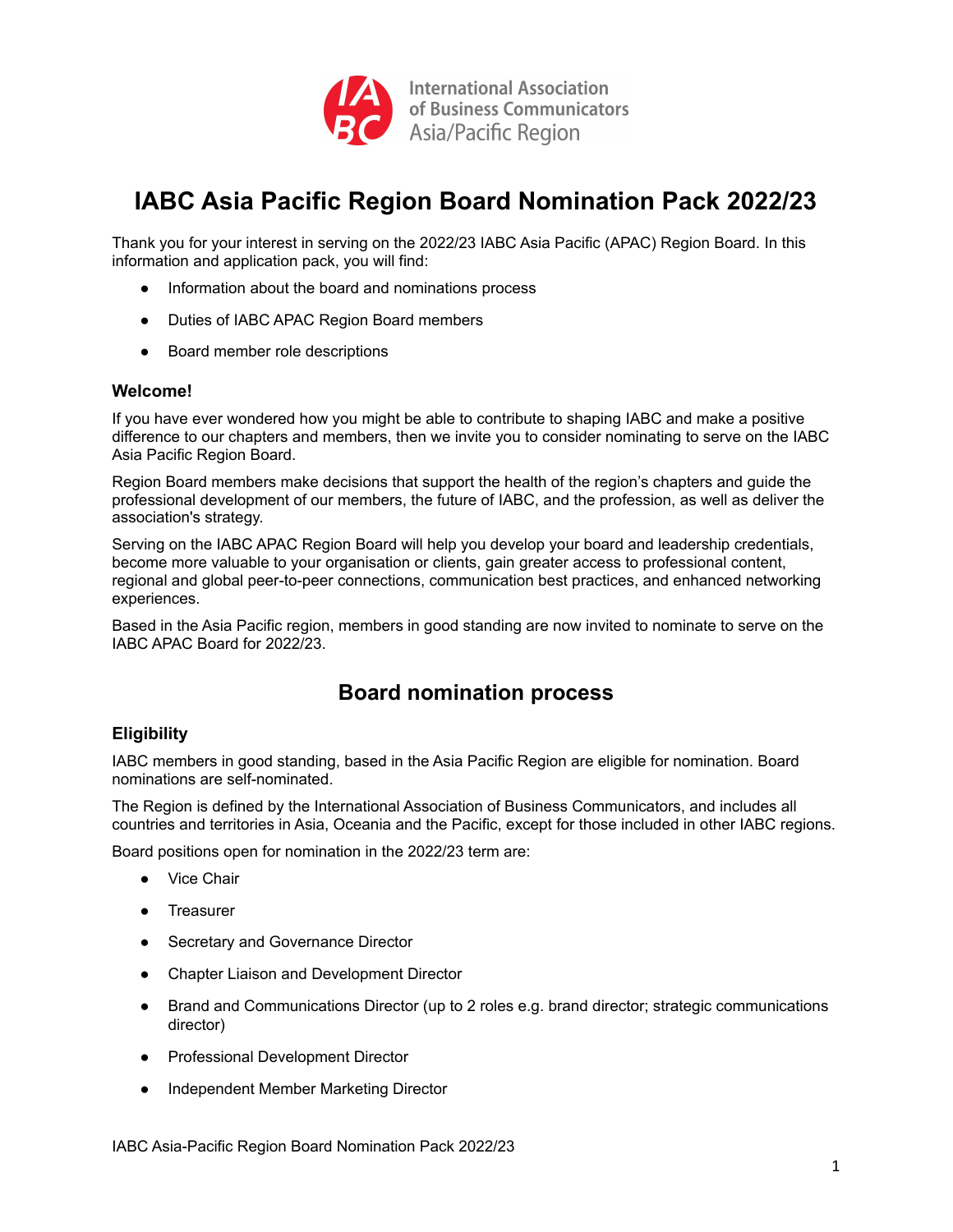

- Certification Director
- Awards and Recognition Director

Note: The Vice Chair is a three-year term, with succession to the Chair and then Past Chair roles. All other roles are one-year terms with the option for two years.

The Chair, Past Chair, Vice Chair, Treasurer and Secretary will form the Executive Committee and also serve as the Finance Committee.

## **Nominations Committee**

All applications will be reviewed by:

- Chair
- **Vice Chair**
- Immediate Past Chair
- Secretary
- **Treasurer**
- An IABC Member with international and/or regional board experience

The nominating committee's recommendations for the 2022/23 board will then be ratified by the membership at the 2022 APAC AGM in June.

## **Nominations timeframes**

Nominations are open from 11 April 2022 and all applications must be received via email by 13 May 2022.

An interview via Zoom may be requested for some roles following the close of nominations.

Decisions (pending AGM confirmation) will be notified by 27 May 2022.

Board roles will commence on 1 July 2022 following confirmation of the Board slate at the Region AGM.

Newly elected Board Members are invited to attend the last Board Meeting of the 2021/22 Board, held directly after the AGM.

## **Selection criteria for nominees**

Building the right team of dedicated and passionate IABC members is critical to the success of IABC Asia Pacific. The following criteria will give you a good idea of what's expected of the board.

Nominees are welcome to apply for more than one position on this application – the Nominating Committee will then make decisions regarding placement.

## **Conflict of interest**

The IABC International Executive Board (IEB) has adopted a Conflict of Interest Policy to help guide decisions regarding commercial transactions or arrangements for the best interest of IABC and its members.

Nominees must disclose any actual, potential or perceived conflict of interest at the time of submitting their nomination. Explained as follows: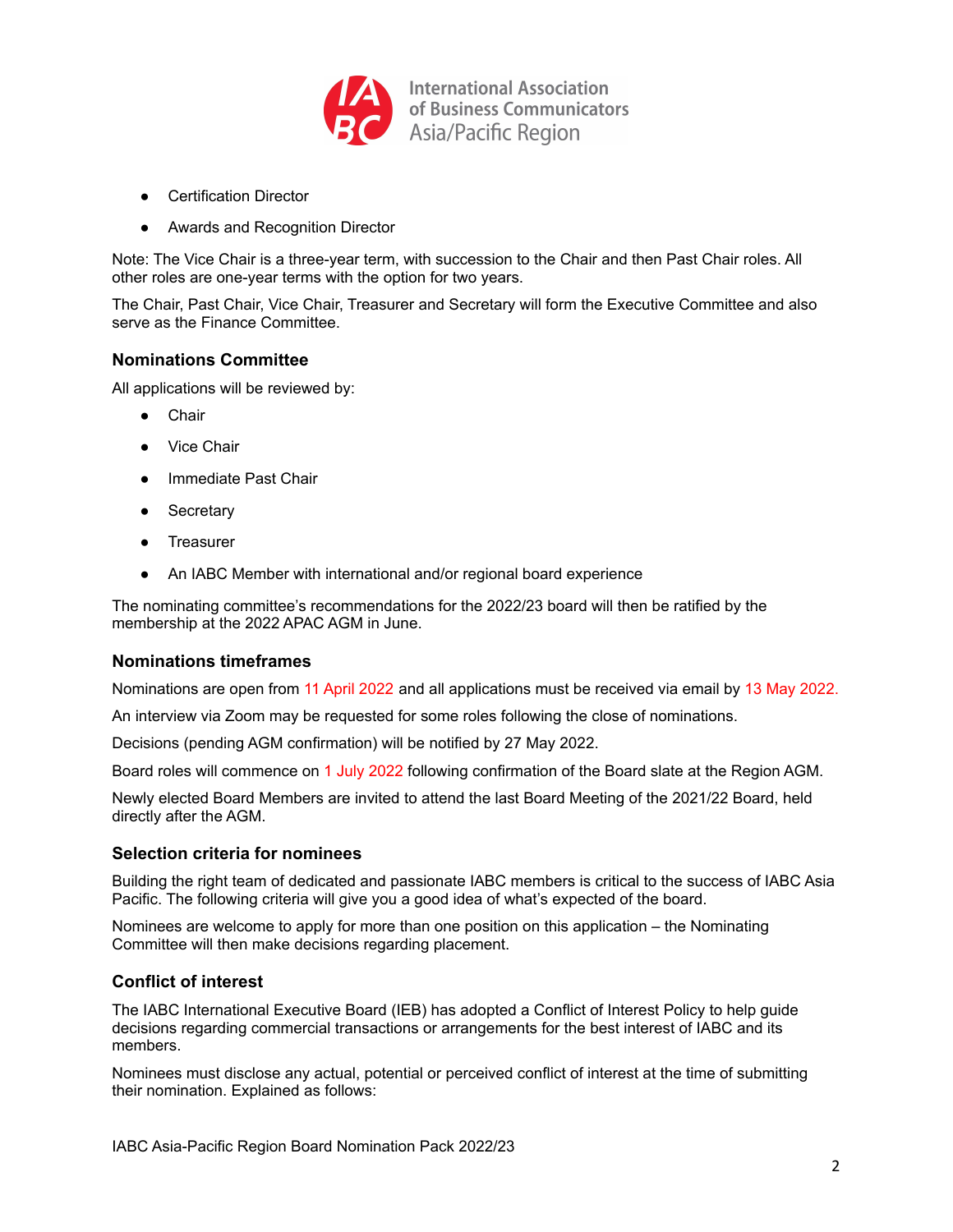

- An **actual** conflict of interest occurs when there is a real conflict between an individual's board responsibilities and private interests.
- A **potential** conflict occurs when an individual has private interests that could conflict with their board member duties. This refers to circumstances where it is foreseeable that a conflict may arise in the future, and that steps should be taken now to mitigate that future risk.
- A **perceived** conflict is when a third party could form the view that an individual's private interests could improperly influence their decisions or actions as a board member, now or in the future.

## **Person specifications**

All nominees should be of good character and have the genuine interest of IABC and its members at heart.

All nominees should have written and verbal fluency in English.

A good working knowledge of the following is assumed for all nominees, along with a commitment to upholding good governance:

- IABC Code of [Ethics](https://www.iabc.com/About/Purpose/Code-of-Ethics) and Code of [Conduct](https://www.iabc.com/About/Purpose/IABC-Code-of-Conduct)
- **IABC Conflict of [Interest](https://www.iabc.com/portals/0/docs/about/IABC-Conflict-of-Interest-Policy-Disclosure-and-Acknowledgement-Statement_Updated-2015-01-06.pdf) Policy including disclosing any actual, potential or perceived conflict of** interest for resolution at the start of each board meeting
- IABC APAC [Bylaws](https://www.iabcapac.com/wp-content/uploads/2021/01/IABC-APAC-Bylaws-2020.pdf)
- IABC [leadership](https://www.iabc.com/About/Team/Board) structure

A number of **criteria** will be taken into consideration when evaluating nominations, including:

- Previous leadership and management skills and experience, as demonstrated both in professional and IABC volunteer roles.
- Strategic thinkers who are also keen to roll up their sleeves, as well as demonstrated business and financial acumen.
- History of achievement and delivering on commitments, as demonstrated through this application, CV, and referee checks.
- A strong service ethic; this is a working board, not an honorary role. Applicants should be skilled at both delivery and leading through others.
- Demonstrated competency as a communication practitioner and a strong interest in the advancement of the profession.
- Strong team player a virtual board must build rapport quickly and be adept at working well together.
- Ensuring that the board represents a mix of geographic, cultural, chapter size/strength members.
- Business acumen running a region is a bit like running a small business.
- Commitment being able to commit to the role and expectations as a director of a board including portfolio plans, reporting to the board and attendance at board meetings.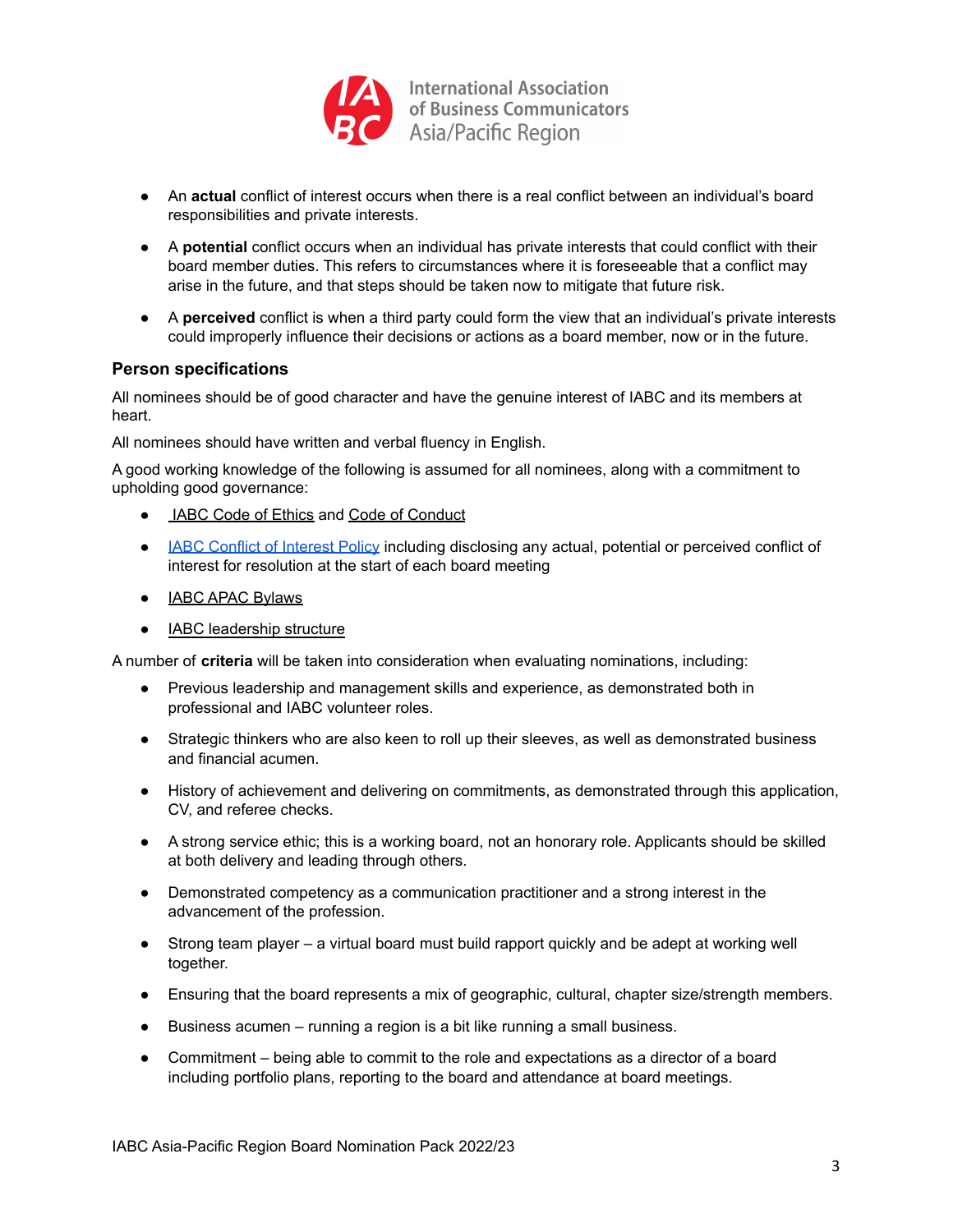

*Role-specific skills, qualities and experience are listed within role descriptions.*

# **Duties of Asia Pacific Region Board members**

## **Requirements – what's expected of the Board:**

- The board will meet by Zoom call monthly.
	- o Board members absent from three meetings and/or unable to deliver on portfolio commitments may be asked to resign at the discretion of the Chair with support from the Executive Committee.
- The Executive, in its capacity as Finance Committee, may meet separately and in addition to other meetings.
- In addition, all board members will complete their portfolio responsibilities to a high standard and on time.
- Board members should expect an average of approximately 8-10 hours per month for board work.
- Board members will provide input to the regional growth strategy, its implementation and evaluation through their term.
- The Chair is required to attend the annual IABC Leadership Institute in North America (travel permitting), to serve on the Council of Regions, and associated nominating committees. The IABC travel policy provides a stipend for the Chair's travel to attend. The APAC region can also provide a stipend to assist with a portion of the travel expenses as per APAC travel policy. Balance of travel expenses are to be covered by the individual.
- The Vice Chair is required to attend the Council of Regions face-to-face meeting held at the IABC World Conference (travel permitting). The IABC travel policy provides a stipend for the Vice-Chair's travel to attend. The APAC region can also provide a stipend to assist a portion of travel expenses as per APAC Travel Policy. Balance of travel expenses are to be covered by the individual.
- The Chair and/or Vice-Chair are required to attend regional conference representing the board (travel permitting). The APAC region can also provide a stipend to assist a portion of travel expenses as per APAC Travel Policy. Balance of travel expenses are to be covered by the individual.

## **Administrative and governance duties**

- Declare any real or perceived conflict of interest with any agenda item at the start of each meeting.
- Be responsible for planning and implementation of their portfolios.
- Prepare monthly board reports, with risk analysis and issues for noting, discussion or decision.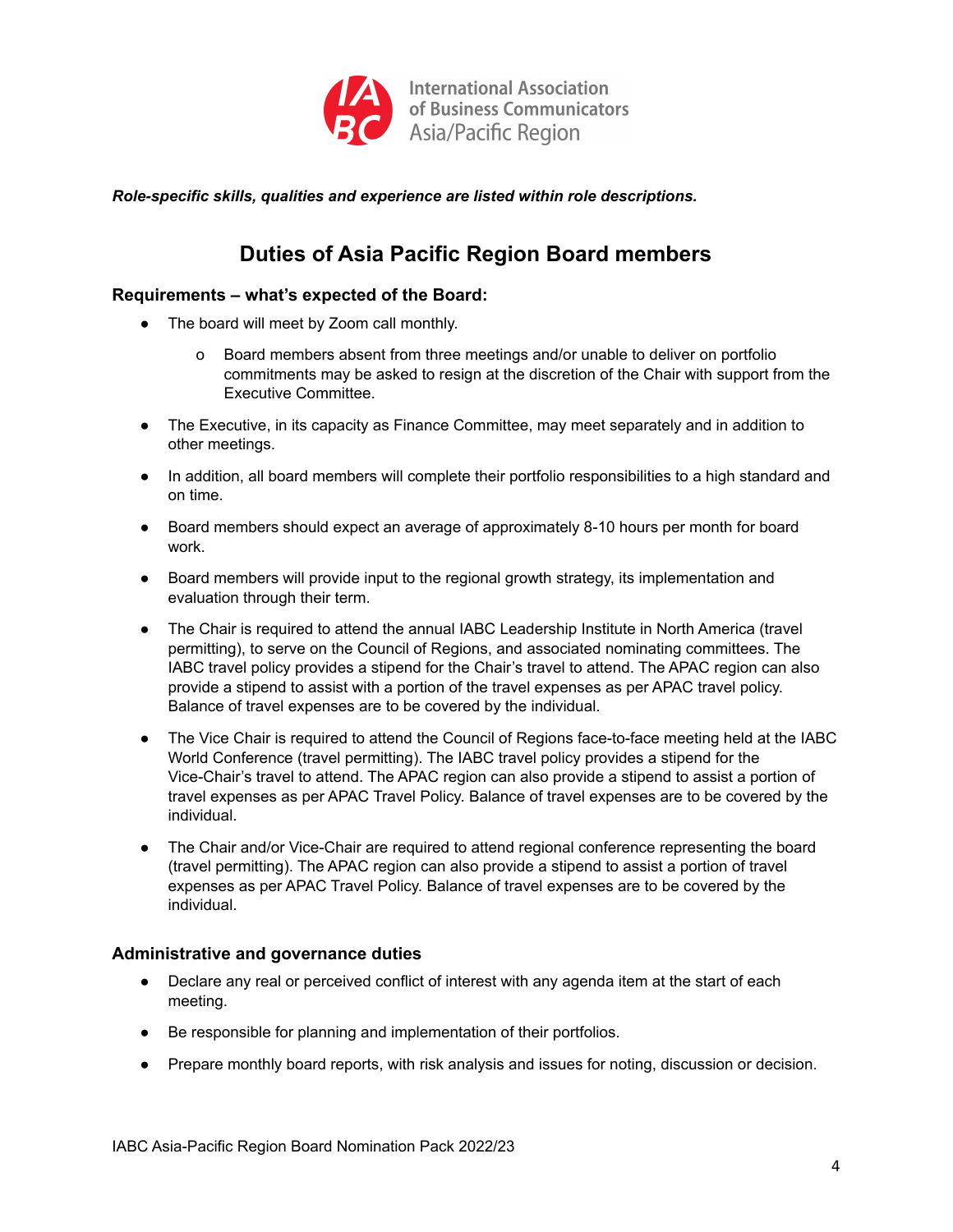

- Produce handover guide for their role/portfolio before the completion of their term, which will then be updated annually by the incumbent.
- Participate in the AGM and any other member meetings required.

## **Board terms**

- All board terms are for a period of one or two years. After one year, a board member (all except Chair and Vice Chair) may apply to remain on the board in their same or different role (including Vice Chair).
- The Immediate Past Chair may also apply to remain on the board in a Director role or as Secretary or Treasurer.
- Nominees for the Vice Chair role should understand that this represents a three-year commitment: Year One as Vice Chair, Year Two as Chair, and Year Three as Past Chair.
- The Region Chair may appoint others to the Board for a specific purpose, subject to Region Board approval.
- Additional duties may be identified/clarified in the Asia Pacific Bylaws.

## **What APAC Region Board members can expect to gain from their service**

You will have an opportunity to:

- Strengthen and grow IABC in Asia Pacific through delivering improved value for membership and connecting our community.
- Work alongside a diverse and high-performing team of dedicated and passionate IABC volunteers from around the region.
- Support key IABC programs and initiatives and support chapter implementation.
- Develop and deliver world-class initiatives and programming for your colleagues in the region.
- Develop strong leadership and management skills through strategy development, risk oversight, good governance, portfolio delivery and project work.
- Grow your IABC networks throughout the region, and within the global community.
- Gain invaluable board director experience.
- Contribute to the advancement of the communication profession in the region and help to develop its practitioners.
- Help to harness the amazing diversity of the Asia Pacific region and showcase our unique offering to the global IABC community.
- IABC regional volunteer experience also provides a valuable background for future service in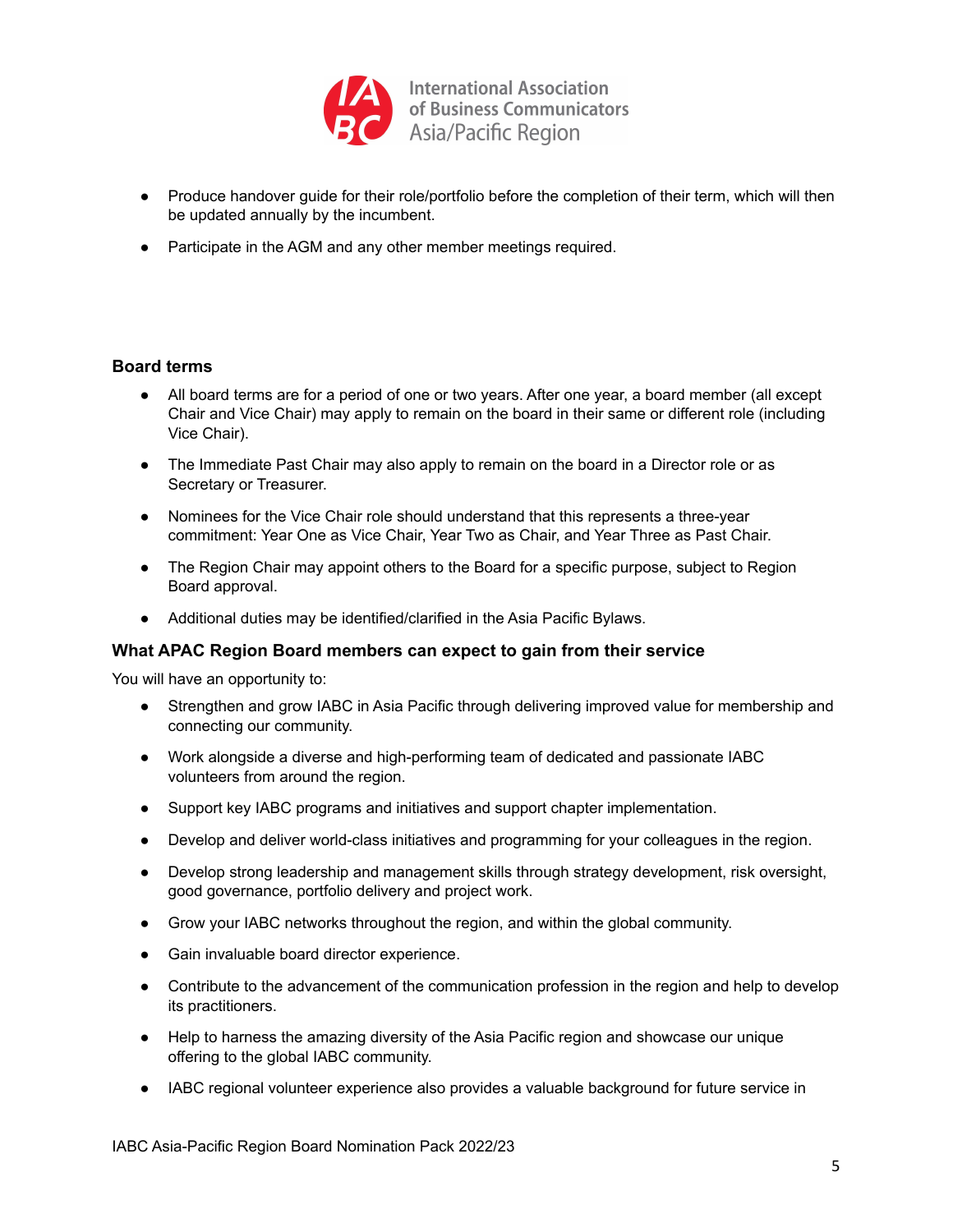

● IABC international roles, committees and task forces.

## **What serving on the APAC Region Board is not**

We want to make sure that we build a great team of regional leaders who are all serving for the benefit of our members, developing their leadership and director capabilities, and gaining valuable experience.

For this reason, it's important to be clear on appropriate expectations for nominees.

Serving on the APAC board is not:

- A vanity exercise: this is a working board, not an honorary position. All nominees are expected to deliver on their commitments.
- An opportunity to promote your own business interests as this would be a clear conflict of interest.
- Serving on the board represents a commitment to advancing the interests of IABC both in the region and around the world, and is not a platform for selling your own products and/or services.
- A travel junket. The Chair and/or Vice Chair are required to attend two meetings in North America annually in their roles, and may, as determined by the Finance Committee and Board, undertake some other limited regional travel, but no other board member should expect any travel expenses to be paid for by either regional funds or IABC HQ. All core work will be done virtually.
- All board members are welcome to and encouraged to attend the IABC Leadership Institute, World Conference and other regional events, but should understand that this will be at their own expense. Board members, like any other IABC APAC member, can apply for the scholarships offered by the APAC region to Leadership Institute and/or the World Conference.

# **Board Member Role Opportunities, Descriptions and Requirements**

## **Vice Chair (with automatic succession to Chair)**

## **Role description**

- **● Lead long-range planning activities and strategy development for the region –** Ensure Asia Pacific activities align with the IABC2025 strategy; establish 2022/23 regional conference organising sub-committee.
- **Secondary spokesperson and region representative** Serves as backup representative to the Asia Pacific member community regarding the region, accreditation and the association.
- **Secondary leader of the region** Leads board activities as requested by chair or in Chair's absence, recruits volunteers for committees, provides counsel and support to Chair.
- **Serves on the Nominating Committee** Assists in the recruitment and election of committee members and chapter leaders.
- **Serve on the Finance Committee** Ensure that all regional monies are managed responsibly and with the best interest of all Asia Pacific members in mind.
- **Succession planning** Arrange orientation and strategic planning sessions for the upcoming board transition.

## **Desirable skills, qualities and experience**

IABC Asia-Pacific Region Board Nomination Pack 2022/23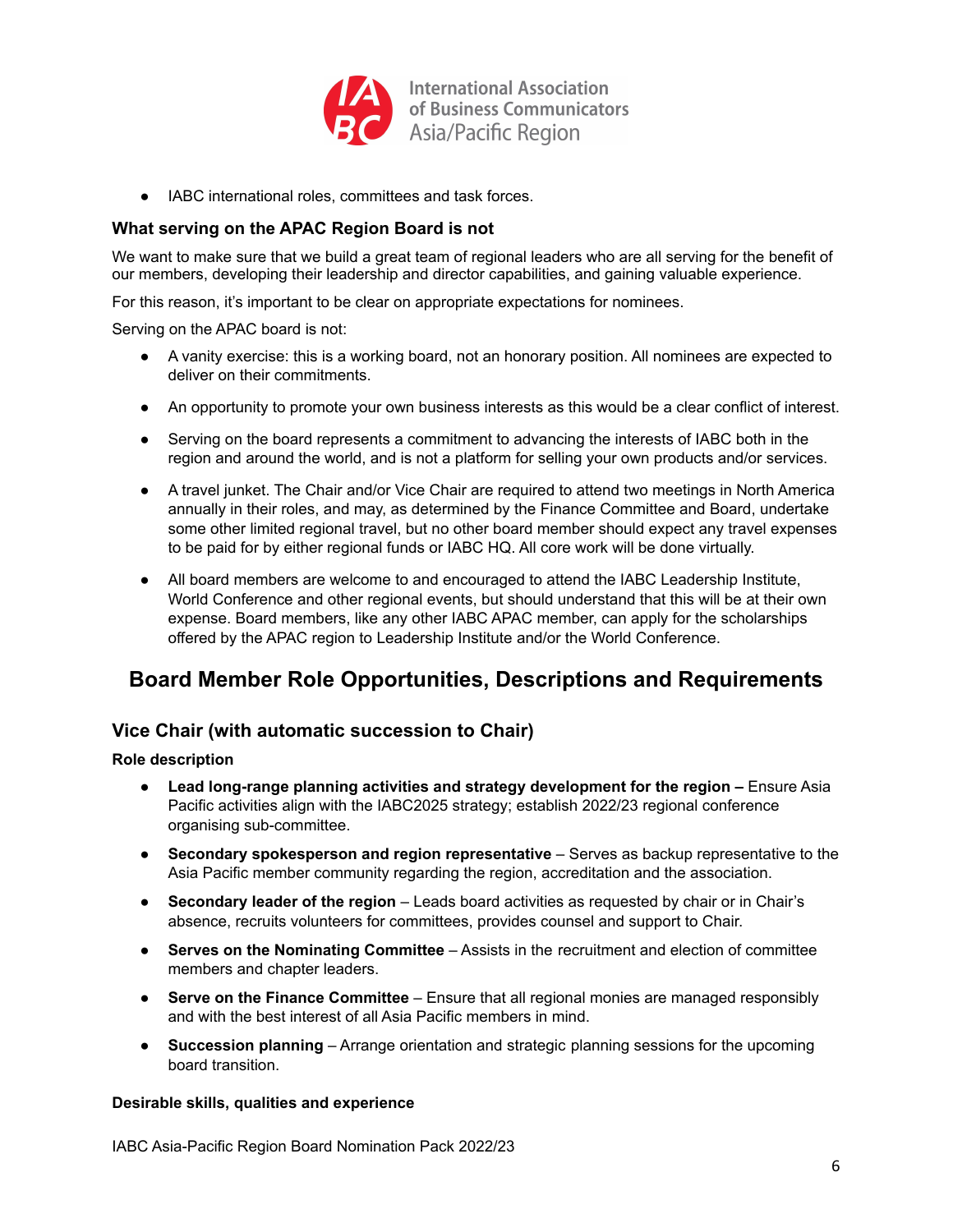

- Previous Chapter President experience and/or regional board experience preferred, but not essential
- Demonstrated leadership in the profession
- Strong business acumen and facility with finance
- Proven understanding of risk and governance

## **Treasurer**

## **Role description**

- **Coordinates preparation and management of region budget –** Provides budget materials and counsel to other board members, monitors and advises on budget monthly.
- **Manages chapter financial accounts –** Maintains accounts, monitors account records and documentation, pays invoices/bills, manages board member reimbursement, responsible for handling of funds generated through region events/activities, provides region financial reporting.
- **Manages region finance policy –** Coordinates review and development of policy related to financial processes, saving and spending.
- **Leads region finance program -** Supports chapters to maintain accurate financial records; identifies ways to improve financial management across the region.
- **Coordinates year-end reporting –** Prepares year-end reporting for tax and IABC International.

## **Desirable skills, qualities and experience**

- Financial management and/or fundraising experience
- Previous chapter leadership experience preferred
- Strong understanding of governance and risk
- Detail oriented, with strong business acumen with time management and communication skills

## **Secretary and Governance Director**

#### **Role description**

- **Coordinates board meetings and manages key resources –** Manages logistics including scheduling board and committee meetings, coordinates and distributes agenda and ensures board reports and minutes meet the requirements set out in the Asia Pacific policy manual; maintains Google Drive and Basecamp.
- **Leads board governance program –** Supports board members to maintain board records; responsible for maintaining and reviewing region governance framework including risk register, policy manual and bylaws; identifies ways to improve information and knowledge sharing; works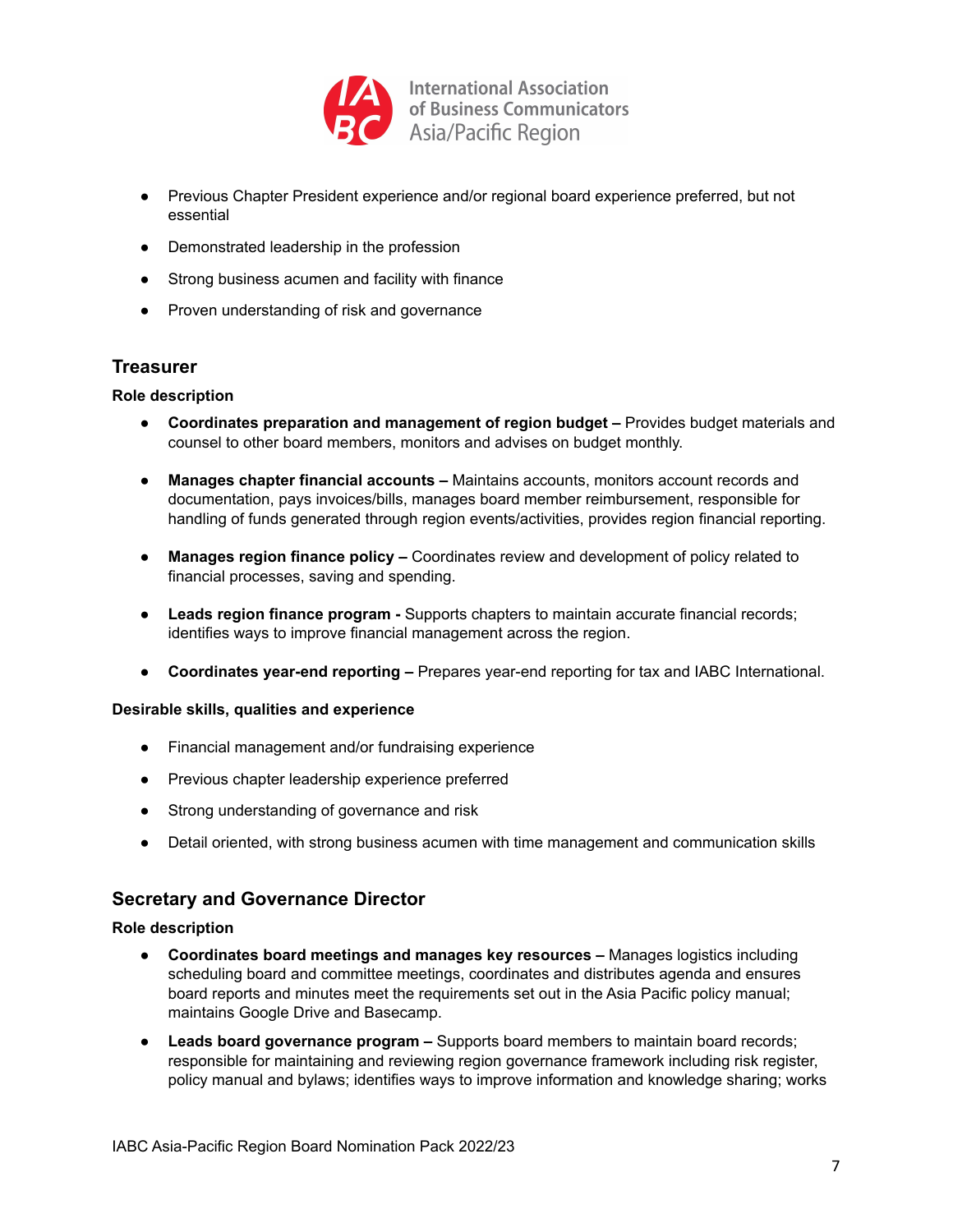

with Executive Committee to ensure board complies with local regulatory and/or IABC governance requirements.

- **Triages board communication –** Maintains Asia Pacific central email and ensures enquiries reach to the appropriate director.
- **Support chair during onboarding period –** Ensure incoming board members are aware of and have access to board resources and governance frameworks.

#### **Desirable skills, qualities and experience**

- Previous chapter secretary experience preferred, but not essential
- Strong understanding of governance and risk
- Detail oriented, with strong business acumen with time management and communication skills

## **Chapter Liaison & Development Director**

#### **Role description**

- **Advocate for chapter engagement in board decision making and planning –** Considers impacts and opportunities that may arise from region board decisions and planning, and facilitates chapter engagement where appropriate.
- **Ensures region has visibility of chapter health and vitality** Acts as liaison between region and chapter boards, escalating issues and opportunities and ensuring chapters receive relevant support from the region board.
- **Facilitates chapter leader development and support –** Maintains regular contact with chapter presidents so they are aware of region plans and activities, as well as support and guidance available (e.g. Leadership Institute; governance and campaign support).
- **Represents Asia Pacific at key chapter meetings and facilitates knowledge exchange** Serves as Asia Pacific representative at AGMs and chapter board meetings; coordinates invitations for chapter presidents to attend Asia Pacific board meetings.

#### **Desirable skills, qualities and experience**

- Previous chapter leadership experience preferred
- Understanding of IABC operations and strategy
- Strong relationship management skills

## **Brand and Communications Director (up to 2 roles; e.g. brand; strategic communications)**

#### **Role description**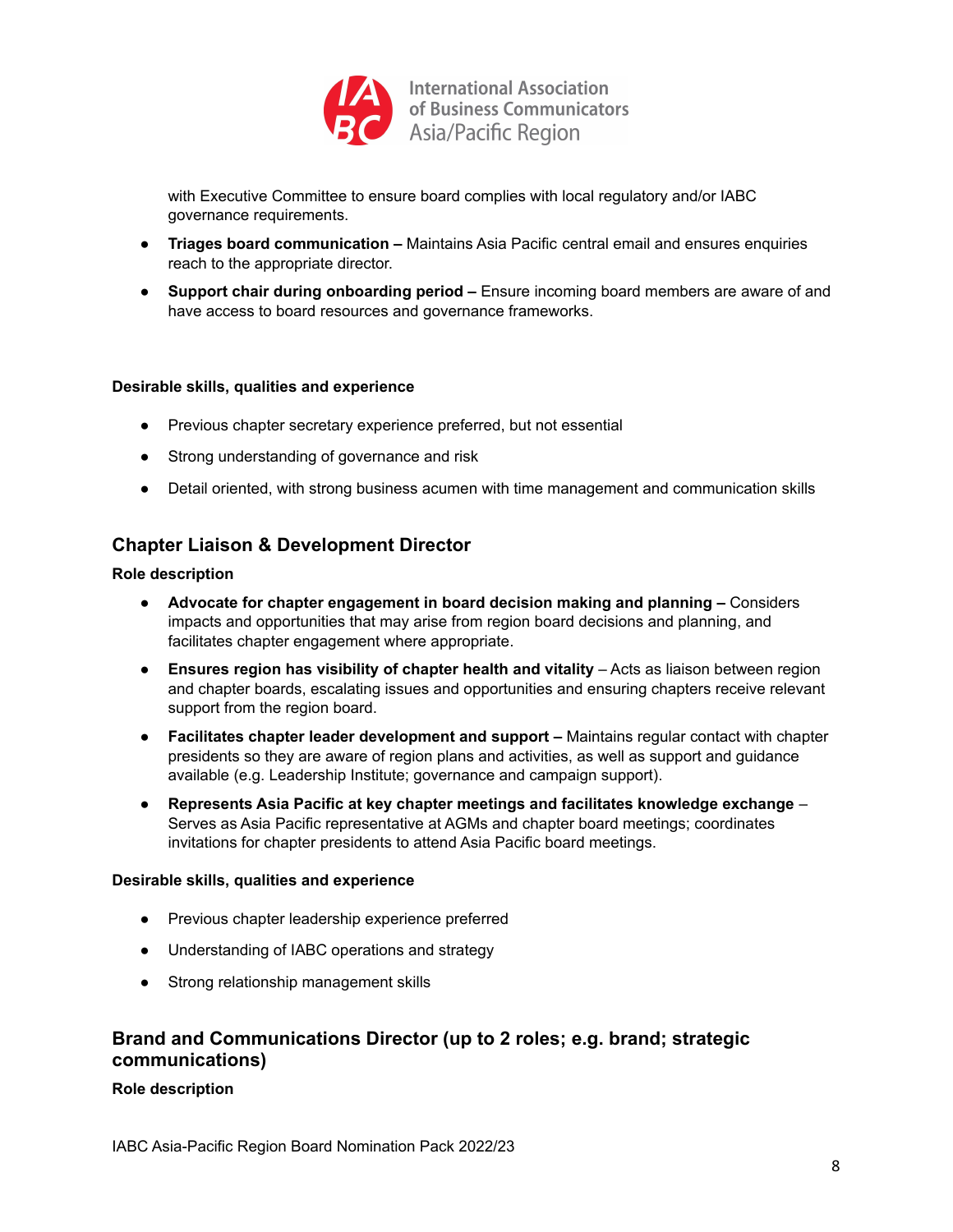

- **Creates and manages region communication calendar** Collaborates with Asia Pacific board members and region chapters to develop and implement 12-month communication schedule, amplifying existing global and chapter communication and campaigns where possible, and ensuring chapter and region efforts are integrated and complementary.
- **Creates, manages and evaluates content and activities** Collaborates with board members to survey members on success of communication efforts and conduct other measurement where appropriate, using insights to inform content development and activities.
- **Coordinates all formal communication to members and prospects** Collaborates with board members to incorporate messaging, produce materials and content, and distribute; ensuring content reflects brand guidelines and communication standards.
- **Oversees community relations** Coordinates activities to reach prospective members and create greater awareness of IABC benefits. May include proactive communication and other outreach activities.
- **Maintains budget, records and materials –** Manages records; provides reports and marketing messages to communications; and prepares and manages budget for the portfolio.

## **Desirable skills, qualities and experience**

- Experience in brand or strategic communications, including channel management
- Content development skills
- Ability to measure and evaluate and extract insights

# **Professional Development Director**

## **Role description**

- **Plans and implements professional development events and other activities –** Uses member insights and other research to identify topics, plan bi-monthly events, recruit/negotiate/manage/thank speakers, and liaise with chapters to ensure efforts are complementary. The region anticipates 6 events per calendar year. The PD Director would work with brand and communication directors to identify opportunities to expand and amplify event content, so that it can be used at other times through the year.
- **Measures and evaluates events and activities –** Initiates member surveys/polls to identify areas of interest among members; evaluates PD events and other activities and communicates results and insights to board members.
- **Manage events –** Hosts events, introduce speakers, manage Q&A and thanks speakers and attendees. May include organising speaker gifts.
- **Maintains budget, records and materials –** Manages records; provides reports and marketing messages to communications; and prepares and manages budget for the portfolio.

## **Desirable skills, qualities and experience**

- Ability to research trends and issues in the region and apply insights
- Event and content planning, production and evaluation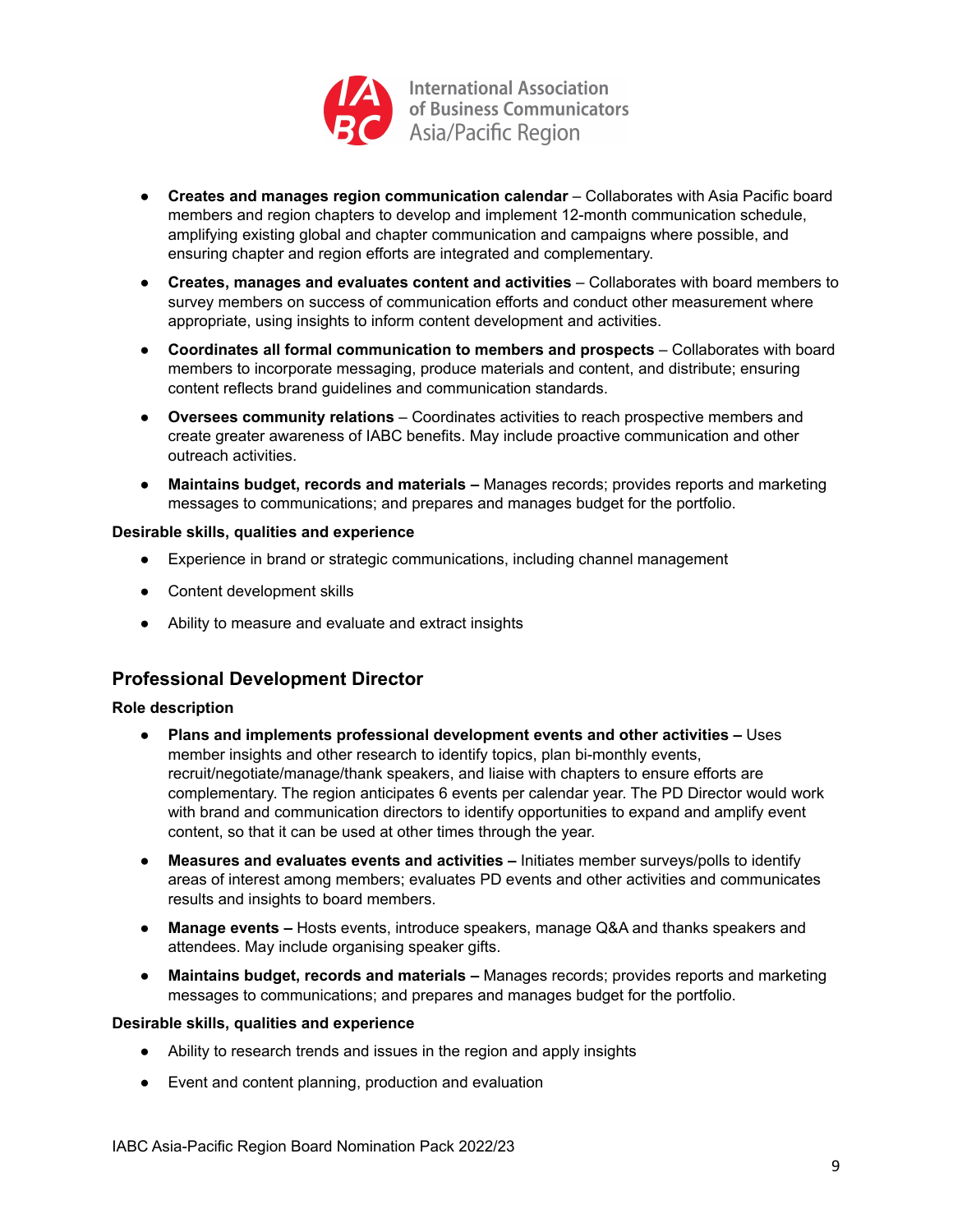

● Strong networks and relationship skills

# **Independent Member Marketing Director (formerly Members-At-Large Marketing Director)**

#### **Role description**

- **Leads independent member research –** Leads implementation of independent member/lapsed member survey to determine member needs, interests, concerns and ideas.
- **Creates, manages and communicates new and existing independent member benefits –** Collaborates with other board members to ensure that independent member interests are considered in board planning and decision making.
- **● Creates and manages new independent member recruitment and retention plan –** Plans and implements activities to attract new and retain existing independent members including: growing and maintaining list of prospects; welcoming new members (e.g. personalised email with summary of benefits); follow through with lapsed members.
- **Reporting and insights –** Receive and review monthly rebate report from IABC international and provides insights and analysis to board at monthly meetings.
- **Maintains budget, records and materials –** Manages records; provides reports and marketing messages to communications; and prepares and manages budget for the portfolio.

#### **Desirable skills, qualities and experience**

- Existing networks in the region
- Strong networks and relationship skills
- Ability to draw on data and insights and apply these in decision making

## **Certification Director**

- **● Lead the growth of the Global Communication Certification Committee (GCCC) certification program in the region -** Leads planning and implementation of certification program for the year, liaising with chapters to ensure Asia Pacific is able to promote local exam dates and highlight achievements.
- **Create opportunities for certification for members and non-members in the region -** Draw on member insights and industry research to create messaging and content that attracts and engages certification participants.
- **Liaise with GCCC to help enable chapters and individuals with certification –** Advocate for certification to be considered as a key benefit in all strategy and program development.